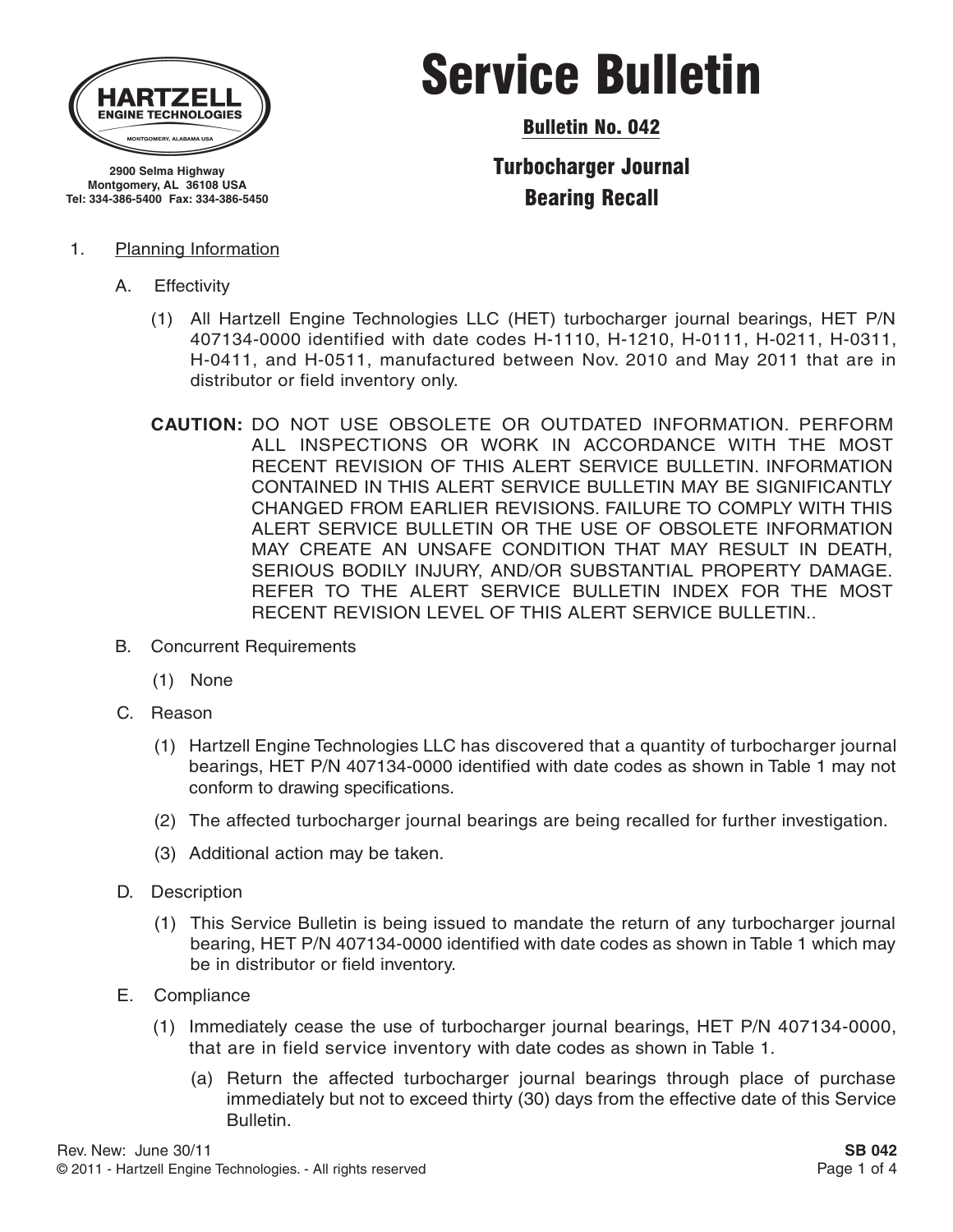# Service Bulletin

### Bulletin No. 042

### Turbocharger Journal Bearing Recall

- F. Approval
	- (1) FAA approval has been obtained on technical data in this publication that affects type design.
- G. Manpower
	- (1) Negligible for return of parts in inventory.
- H. References
- **CAUTION:** DO NOT USE OBSOLETE OR OUTDATED INFORMATION. PERFORM ALL INSPECTIONS OR WORK IN ACCORDANCE WITH THE MOST RECENT REVISION OF A DOCUMENT.
	- (1) HET 400600-0000 Turbocharger Overhaul & Maintenance Manual.
	- I. Other Publications Affected
		- (1) None
	- J. Weight and Balance
		- (1) Not affected
- 2. Material Information
	- (1) None
- 3. Accomplishment Instructions
- **WARNING:** THIS PROCEDURE MUST BE PERFORMED BY COMPETENT AND QUALIFIED PERSONNEL WHO ARE FAMILIAR WITH ENGINE AND AIRFRAME MAINTENANCE THAT IS SPECIFIC TO THE TURBOCHARGING SYSTEM. FAILURE TO DO SO MAY RESULT IN ECONOMIC LOSS, EQUIPMENT DAMAGE, AND/OR PHYSICAL INJURY.
- **CAUTION:** DO NOT USE OBSOLETE OR OUTDATED INFORMATION. PERFORM ALL INSPECTIONS OR WORK IN ACCORDANCE WITH THE MOST RECENT REVISION OF THIS SERVICE BULLETIN AND THE APPLICABLE AIRCRAFT, ENGINE AND/OR HET 400600-0000 MAINTENANCE MANUAL. INFORMATION CONTAINED IN THESE MANUALS OR THIS SERVICE BULLETIN MAY BE SIGNIFICANTLY CHANGED FROM EARLIER REVISIONS. FAILURE TO COMPLY WITH THE SERVICE BULLETIN OR THE USE OF OBSOLETE INFORMATION MAY CREATE AN UNSAFE CONDITION THAT MAY RESULT IN DEATH, SERIOUS BODILY INJURY, AND/OR SUBSTANTIAL PROPERTY DAMAGE. REFER TO THE APPLICABLE AIRCRAFT, ENGINE, AND/OR THE HET 400600-0000 MAINTENANCE MANUAL INDEX FOR THE MOST RECENT REVISION LEVEL OF THE PUBLICATION.
	- A. Inspection
		- (1) Locate the etched date code as shown in Figure 1. If one of the date codes shown in Table 1 is etched on the bearing, the bearings must be removed from inventory.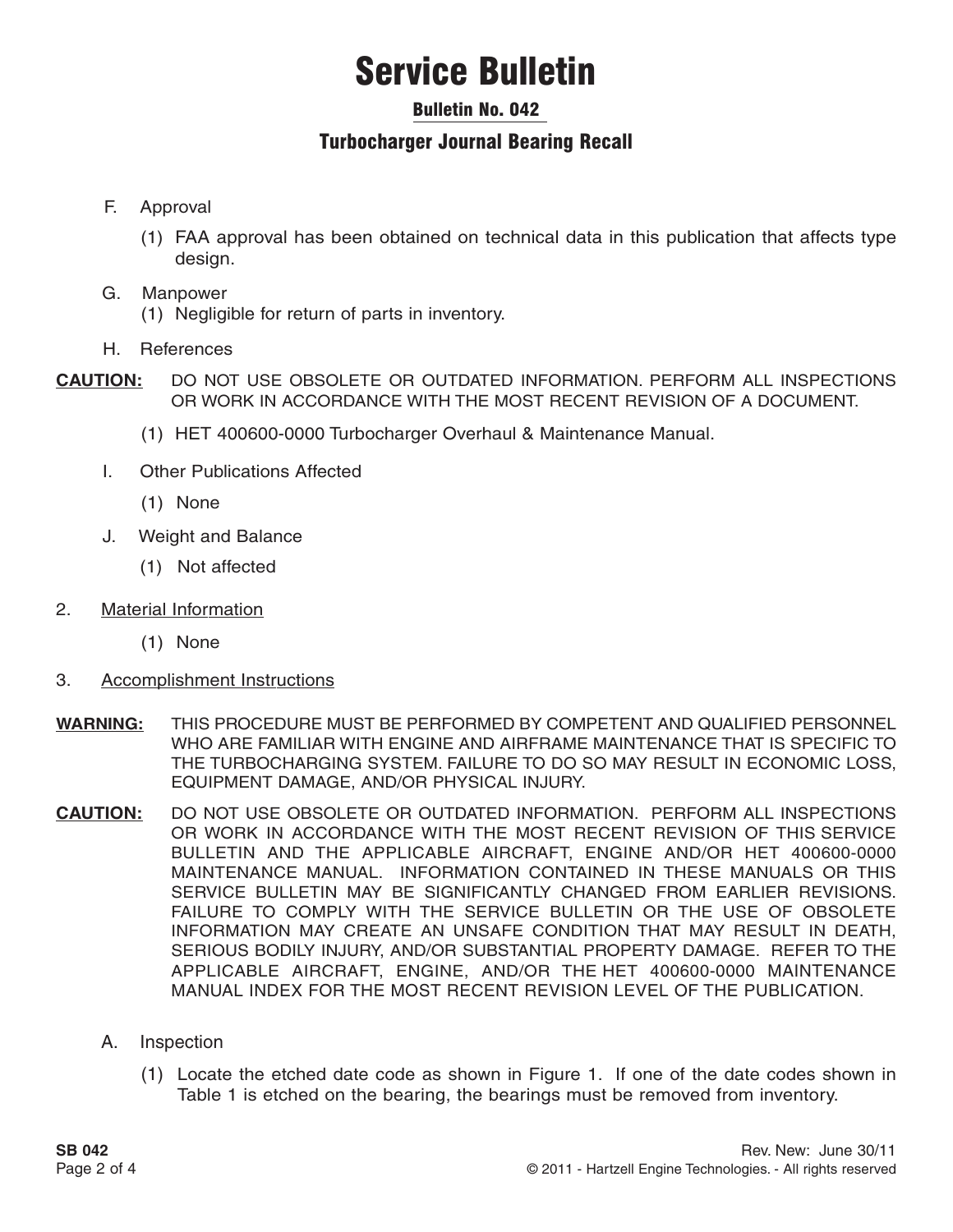# Service Bulletin

#### Bulletin No. 042

### Turbocharger Journal Bearing Recall

- B. Corrective Action:
	- (1) Return through the point of purchase any turbocharger journal bearing HET P/N 407134-0000 with date codes as shown in Table 1 within thirty (30) days from the date of this Service Bulletin.
- 4. Contact Information:
	- A. All communications regarding this Service Bulletin, must be placed either through Hartzell Engine Technologies Technical Support at (888) 461-6077 or via Fax (334) 386-5450. For the Warranty department, (334) 386-5441.
	- B. Written communications must be placed through Hartzell Engine Technologies Technical Support, 2900 Selma Highway, Montgomery, AL 36108, USA.
	- C. If E-mail communication is desired, go to our website:http://www.hartzellenginetech.com and select "contact" and follow the instructions.
	- D. If returning the turbocharger for repair or replacement, return to:

Hartzell Engine Technologies LLC 2900 Selma Highway Montgomery, AL 36108, USA.

Attention: Warranty / SB 042